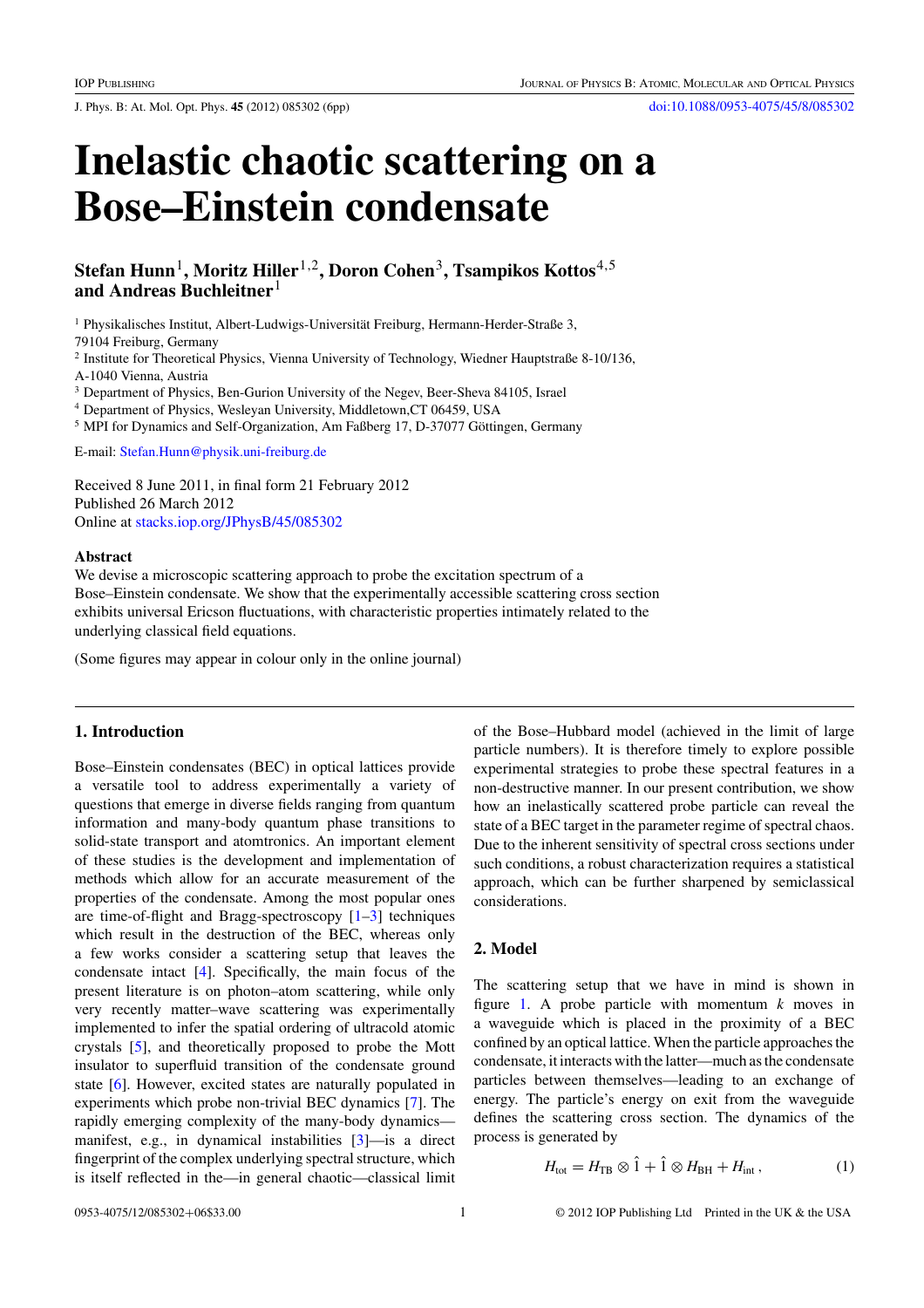

**Figure 1.** Scattering setup. The probe particle is injected into a waveguide, and locally exchanges energy with a BEC confined by a three-site optical potential, in the (red) contact region between waveguide and site one of the lattice. The inelastic scattering cross section measured on the waveguide's exit bears direct information on the state of the BEC.

where  $\hat{1}$  denotes the identity operator. In (1),  $H_{BH}$  represents the BEC target's Bose–Hubbard Hamiltonian [8]

$$
H_{\rm BH} = \frac{U}{2} \sum_{i=1}^{L} \hat{n}_i (\hat{n}_i - 1) - K \sum_{i} \left[ \hat{b}_i^{\dagger} \hat{b}_{i+1} + \text{h.c.} \right]
$$
 (2)

of *N* interacting bosons on an *L*-site optical lattice, with  $\hat{b}^{(\dagger)}$ the bosonic annihilation (creation) operators, and  $\hat{n}_i = \hat{b}_i^{\dagger} \hat{b}_i$ the particle number at site *i*. *U* and *K* parameterize the on-site interaction and the inter-site tunnelling strength, respectively. In the macroscopic limit  $N \to \infty$  (*UN* fixed), the dynamics of the condensate is well described by the mean-field theory, i.e. the discrete Gross–Pitaevskii equation. In this limit, the quantum operators  $b_i^{(\dagger)}$  are replaced by *L* complex amplitudes  $A_i^{(*)}$  of a single-particle field. The Hamiltonian (2) then reads

$$
\frac{\mathcal{H}_{GP}}{N} = \frac{UN}{2} \sum_{i=1}^{L} |A_i|^4 - K \sum_{i} \left[ A_i^* A_{i+1} + \text{c.c.} \right],\tag{3}
$$

where the  $A_i$  are time dependent and obey the canonical equations  $i\partial A_i/\partial t = \partial \mathcal{H}_{GP}/\partial A_i^*$ .

The waveguide in our scattering scheme is (for mathematical convenience) modelled by two semiinfinite tight-binding (TB) leads with a hopping term *J* and lattice spacing  $a = 1$ . The particle's energy in the momentum eigenstate  $|k_m\rangle$  of each lead is  $\epsilon_m = -2J\cos(k_m)$ , with corresponding velocity  $v_m = 2J \sin(k_m)$  [9]. These two leads are coupled with strength  $J_0$  to the central site  $j = 0$ , which is closest to the BEC.  $J_0$  thus controls the effective coupling of the projectile–target interaction region to the asymptotically free states of the lead. The projectile Hamiltonian is

$$
H_{\rm TB} = \left[ \ -J \sum_{j \neq -1,0} \hat{c}_j \hat{c}_{j+1}^\dagger - J_0 \sum_{j=-1,0} \hat{c}_j \hat{c}_{j+1}^\dagger \right] + \text{h.c.} \,, \quad (4)
$$

with  $\hat{c}^{(\dagger)}_j$  being the annihilation (creation) operators of the probe particle at site *j* of the TB lead.

Finally, the probe–target interaction  $H<sub>int</sub>$  is assumed to be of similar type (i.e. short range) as the bosonic inter-particle interaction in the condensate:

$$
H_{\text{int}} = \alpha \; \hat{c}_0^{\dagger} \hat{c}_0 \otimes \hat{n}_1 \,. \tag{5}
$$

For non-vanishing tunnelling coupling  $K$ ,  $H_{int}$  induces transitions between different eigenmodes of the condensate, what renders the scattering process inelastic. In this sense,  $\alpha > 0$  controls the inelasticity. As the setup does not allow particle exchange, target bosons and probe particle are distinguishable at all times. Thus, the latter can be chosen at the convenience of the experimentalist to implement the interaction described by  $(5)$ . In the macroscopic limit, the interaction Hamiltonian becomes time dependent and is given by  $\mathcal{H}_{int}/N = \alpha |A_1|^2 c_0^{\dagger} c_0.$ 

# **3. The scattering matrix**

Given the total Hamiltonian (1) and the asymptotic freedom of the probe particle, we can now define the scattering matrix of our problem as the fundamental building block for our subsequent observations. For the BEC initially prepared in an energy eigenstate  $|E_m\rangle$ , and the probe particle injected with an energy  $\epsilon_m$ , the total system energy is  $\mathcal{E} = E_m + \epsilon_m$ . The open channels (modes) of the scattering process are then determined by energy conservation and characterized by the kinetic energy  $\epsilon_n = \mathcal{E} - E_n$  of the outgoing probe particle. The transmission block of the scattering matrix can be derived from the Green function of a particle at site  $j = 0$ , with two semi-infinite leads attached, and reads <sup>6</sup>

$$
[\hat{S}_T](\mathcal{E}) = \sqrt{\hat{v}} \frac{\mathrm{i}\,\gamma}{(1-\gamma)[\mathcal{E} - \hat{H}_{\mathrm{BH}}] - \alpha \hat{n}_1 + \mathrm{i}\gamma \hat{v}} \sqrt{\hat{v}},\qquad(6)
$$

where  $\gamma \equiv (J_0/J)^2$  and  $\hat{v}$  is the velocity operator. In the eigenbasis of the BH Hamiltonian,  $[H_{BH}]_{nm} = E_n \delta_{nm}$  and  $v_{nm} = v_n \delta_{nm}$  are diagonal matrices, while  $Q_{nm} \equiv \langle E_n | \hat{n}_1 | E_m \rangle$ is not. For  $\gamma = 1$ , equation (6) coincides with the *S* matrix for inelastic electronic scattering derived in [10]. In our setup,  $\gamma$  < 1 can be regarded as a potential barrier that reduces the coupling between the leads and the scattering region (i.e. for  $y = 0$  the latter is isolated and the probe particle is perfectly reflected). As  $\gamma$  is increased from zero, one observes a crossover from a regime of well-resolved, narrow resonances to a regime of overlapping resonances. Whereas the former regime would in principle allow us to directly infer the BH spectrum, it puts very hard demands on the experimental precision as far as preparation and measurement are concerned. Instead, we find that in the latter regime one obtains an experimentally robust, fluctuating scattering signal that bears information on the target's spectrum (around  $\gamma = 0.001$ ). This information is lost when  $\gamma$  becomes very large compared to the mean resonance spacing such that these characteristic fluctuations are washed out.

## **4. Chaotic scattering**

In our present contribution, we will investigate the properties of a probe particle scattering on a BEC that is described by the Hamiltonian  $(2)$ . In contrast to  $[6]$ , we are not concerned with the well-understood ground-state properties and the associated

<sup>6</sup> The derivation of this formula in the present work is a TB generalization of the continuum limit that has been analysed in [10]. Details on the derivation can be found in [11].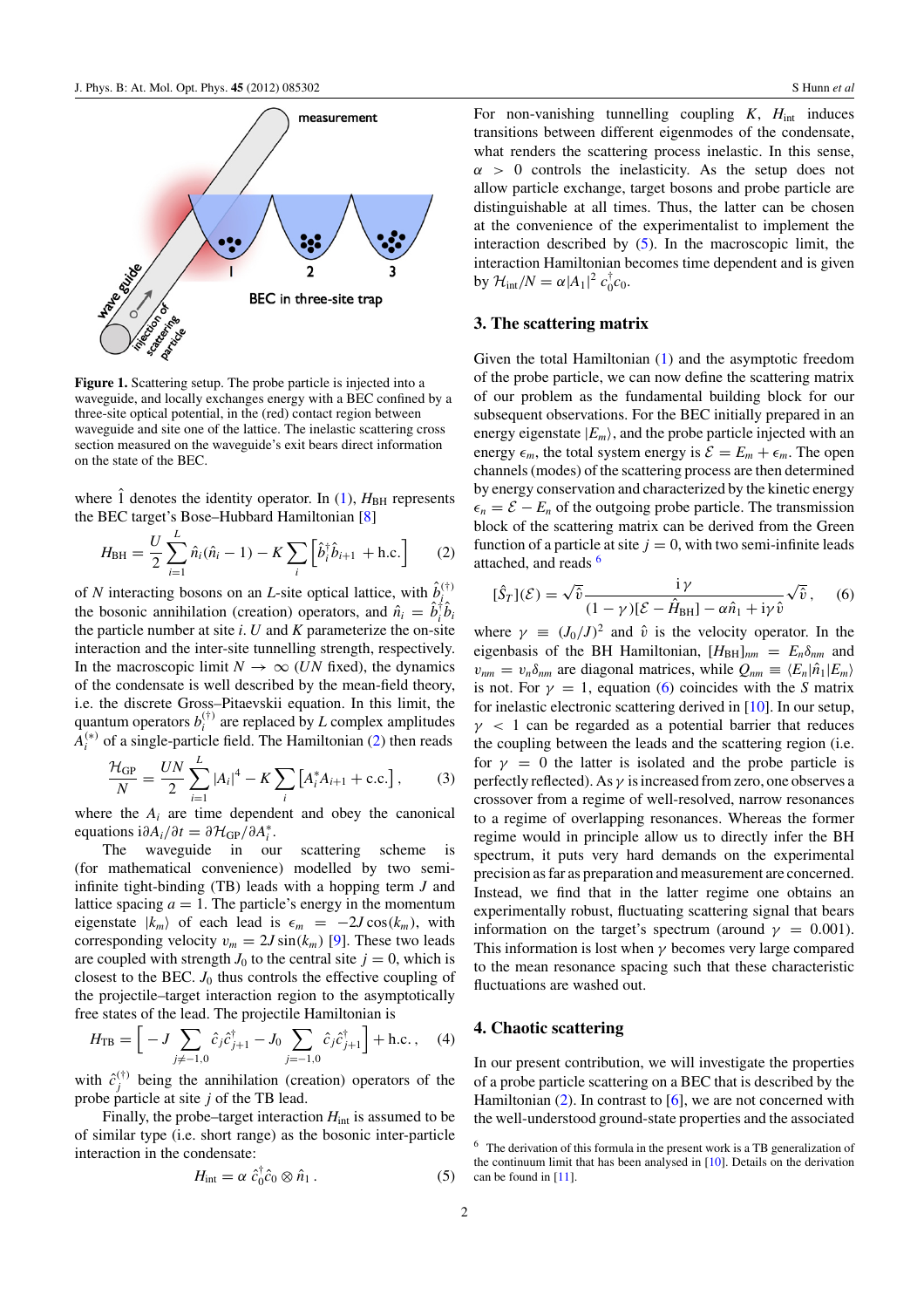

**Figure 2.** Transmission  $T_m$ , averaged over the channels  $m = 400-430$  in the chaotic regime, versus the total energy  $\mathcal E$  in units of *K*, for  $\gamma = 0.001$ ,  $N = 38$  bosons and  $\alpha = 5.0$  K.

superfluid with Mott-insulator transition, which takes place at rather large interaction strengths *U*. Instead, we focus on the complex properties of excited states at intermediate interaction strengths.

Namely, for  $L > 2$  and values ( $3 \lesssim u \lesssim 12$ ) of the control parameter  $u = UN/(2K)$ , the classical Hamiltonian  $\mathcal{H}_{GP}(3)$ generates chaotic dynamics [12–16]. Quantum manifestations thereof were investigated in a series of publications with emphasis on the statistical properties of the energy spectra [17–19]. For a two-site lattice  $(L = 2)$  [20], inelastic scattering revealed immediate fingerprints of the fully integrable meanfield dynamics. Here, we consider a three-site BH Hamiltonian  $(L = 3)$ , intermediate values of the control parameter around  $u = 5$ , what corresponds to the maximally chaotic regime [12], large filling factors of the lattice (i.e.  $N = 38$  bosons), and a condensate that is initially prepared in an energy eigenstate  $|E_m\rangle$  in the bulk of the BH spectrum, where the target dynamics is predominantly chaotic. The presence of chaos *qualitatively* alters the resulting physics. In stark contrast to the integrable case  $L = 2$ , the scattering quantities will strongly fluctuate (depending, e.g., on the probe particle's energy), what requires a statistical analysis of the scattering signal. On the other hand, chaos is expected to yield universal behaviour, i.e. the obtained results should not depend on the details of the target system. As for the other scattering parameters, we set  $J = E_{\text{max}} - E_{\text{min}} = 211$  K, equal to the (numerically inferred) spectral width of the BH Hamiltonian, such that all scattering channels are open, and fix  $\gamma = 0.001$ .

How do the chaotic spectral properties of the BEC manifest in a scattering experiment as sketched in figure 1? Experimentally, the most easily accessible observable is the transmission  $T_m(\mathcal{E}) = \sum_n |[S_T]_{nm}|^2$ . It denotes the probability that a probe particle with incoming energy  $\epsilon_m$  exits in the scattering area in any of the outgoing channels  $\epsilon_n$ . In figure 2, we show  $T_m$  versus the total energy  $\mathcal{E}$ , averaged over 30 incoming channels  $\epsilon_m$  in the middle of the spectrum, i.e. in the chaotic regime, where approximately 180 outgoing channels contribute to *Tm*.

Strong fluctuations dominate the transmission signal a first indicator for the complexity of the target. In order to understand how this complexity enters in the scattering process, we turn to the scattering matrix (6). In the  $\{|E_n\rangle\}$ basis, in which the latter is evaluated, the interaction operator  $\hat{n}_1$  becomes the only non-diagonal quantity on the rhs of (6), and thus gives rise to inelastic scattering processes. A closer inspection of the corresponding matrix  $Q_{nm} \equiv \langle E_n | \hat{n}_1 | E_m \rangle$  (see figure  $3(a)$ ) shows that for intermediate energies corresponding to the centre of the matrix (i.e. in the chaotic energy regime), the matrix is banded and its off-diagonal elements look rather erratically distributed. We analyse these elements, taken from the box indicated in figure  $3(a)$ , and consider their distribution  $P(\tilde{Q}_{nm})$ . Here,  $\tilde{Q}_{nm} = Q_{nm}/\sqrt{\langle |Q_{nm}|^2 \rangle}$  represent the off-diagonal matrix elements which are rescaled by their local standard deviation, with the latter being calculated in a small, moving energy window. This 'unfolding' is necessary to remove system-specific features and reveal universal properties of the interaction operator  $\hat{n}_1$  (see, e.g. [12]). The resulting distribution is shown in figure  $3(b)$  together with a Gaussian of unit variance. The good agreement with the latter indicates that (neglecting higher order correlations) the matrix elements are essentially independent random numbers, in perfect agreement with the predictions for quantum systems that possess a chaotic classical counterpart  $[21-23]$ . We conclude that  $S_T$  and thus all scattering quantities inherit their complexity from *Q*, since the latter represents the key ingredient in the scattering matrix.

To gain an insight into the role of the parameter  $\alpha$  that controls the inelasticity induced by *Q*, we next consider the total inelastic scattering cross section

$$
\rho_{\text{in}}^m(\mathcal{E}) = 2 \sum_{n \neq m} |[S_T(\mathcal{E})]_{nm}|^2, \qquad (7)
$$

which essentially resembles  $T_m$ , except for the direct processes. For a given value of  $\alpha$ , we integrate over the energy axis, to obtain robust results, unaffected by the sensitive energy dependence of  $\rho_{\text{in}}^m(\mathcal{E})$ . Figure 4(a) shows that  $\int d\mathcal{E} \langle \rho_{\text{in}}^m(\mathcal{E}) \rangle_m$ takes its maximal value for intermediate values of the inelasticity parameter  $\alpha$ , while it vanishes in the limit of small and large  $\alpha$ . In the former case, the probe particle is directly transmitted since (6) with  $\alpha \approx 0$  becomes diagonal, while it is directly reflected in the latter case—as evident from (6) with  $\alpha \gg 1$  K in the denominator. Consequently, only for intermediate α-values around  $\alpha \sim 5$  K we can expect to infer information on the condensate from the probe particle's exit energy.

## **5. Ericson fluctuations**

Beyond total cross sections there is a non-trivial dynamical information encoded in the *partial* inelastic cross sections  $\sigma_{nm}(\mathcal{E}) \equiv |[S_T(\mathcal{E})]_{nm}|^2$ , which quantify the probability for a transition from a state  $E_m$  to a state  $E_n$  of the target (or, equivalently, from an energy  $\epsilon_m$  to an energy  $\epsilon_n$  of the projectile). In figure 4(b) we show  $\sigma_{nm}(\mathcal{E})$ , for the same parameter values as the transmission in figure 2. We observe much stronger fluctuations than for the total transmission, what is simply due to the fact that the latter implies an additional effective averaging over many scattering channels. As we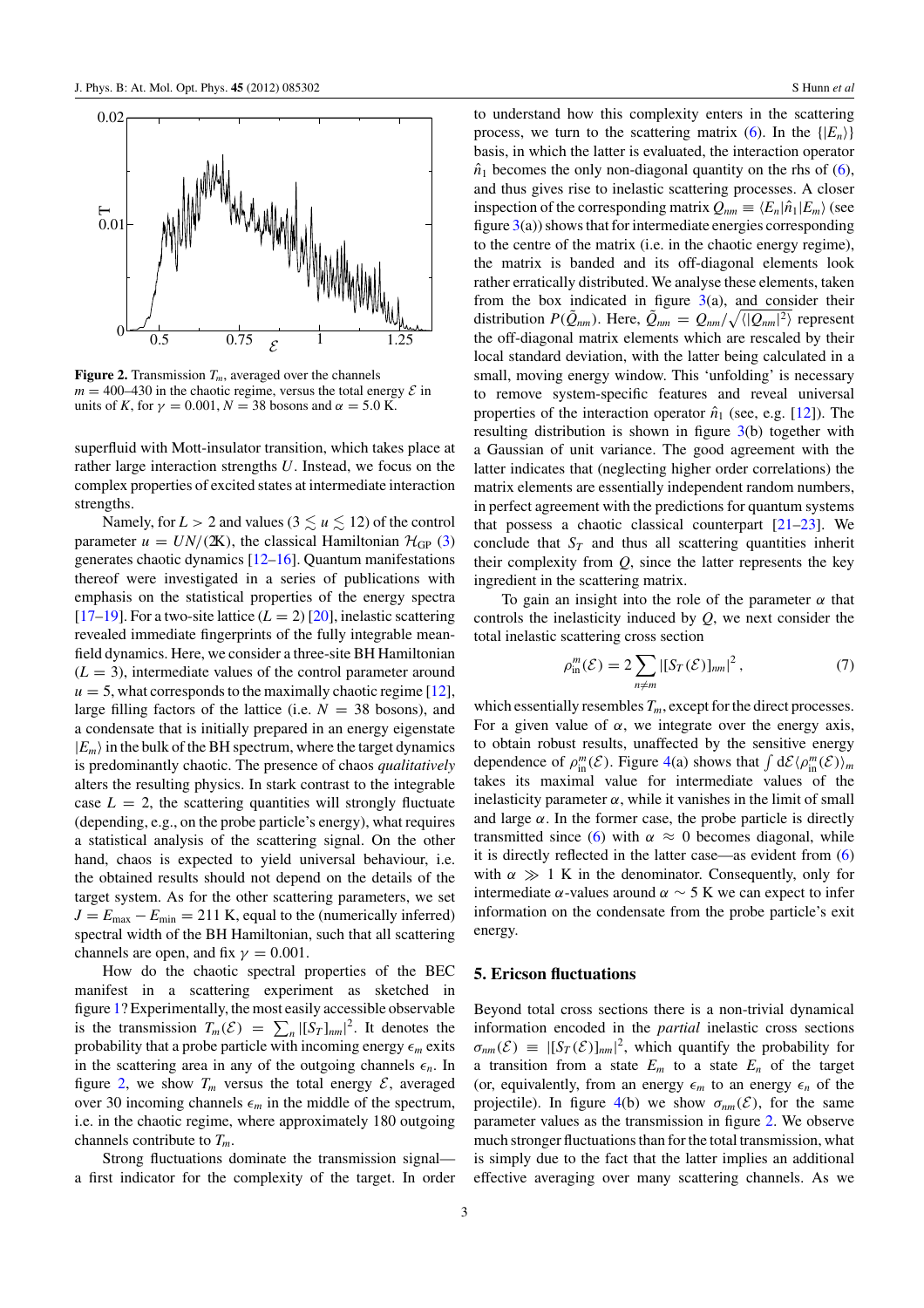

**Figure 3.** Left: logarithmically colour-coded snapshot of the underlying interaction matrix  $Q_{nm}$ , for  $u = 5$ . Right: distribution  $P(\tilde{Q}_{nm})$  of the unfolded off-diagonal interaction matrix elements  $\tilde{Q}_{nm}$  taken from a sub-matrix in the bulk of  $Q_{nm}$  (indicated by the white box in the left panel; the corresponding indices run from  $n = m = 360$  to  $n = m = 500$ ). The distribution  $P(\hat{Q}_{nm})$  nicely resembles the dashed red line which represents the Gaussian distribution with unit variance  $N(0, 1)$ .



**Figure 4.** Left: integrated total inelastic cross section  $\int d\mathcal{E} \langle \rho_m^m(\mathcal{E}) \rangle$ , for the same parameters as in figure 2, averaged over the channels  $m = 400-430$  in the chaotic regime, versus the inelasticity parameter  $\alpha$  in units of *K*. The integration runs over the entire energy axis. Middle: a representative inelastic cross section  $\sigma_{nm}$  versus the total energy  $\mathcal E$  in units of *J*, for the same parameters and  $\alpha = 5.0$  K. Right: histogram of the normalized inelastic cross section  $P(\tilde{\sigma}_{nm})$ , for 15 different channels  $\sigma_{400m}$  ( $m = 401–415$ ) in the chaotic regime and identical parameter values. The data perfectly match the dashed straight line exponential fit.

will show now, this sensitive dependence on the energy is an unambiguous trait of (universal) Ericson fluctuations, that were hitherto only reported in the context of nuclear [24] and atomic physics [25], as well as in microwave experiments [26], and are also connected to universal conductance fluctuations in mesoscopic physics [27, 28].

The rapid fluctuations of the cross section are due to interference effects between overlapping resonances. The scattering amplitudes  $[S_T]_{nm}$  can be represented by a manyresonance Breit–Wigner formula, where each individual term in the sum is a random variable whose stochastic properties originate from the statistically independent Gaussian distributed elements of the interaction matrix. Then, due to the central limit theorem, one expects that real and imaginary parts of the scattering matrix elements are Gaussiandistributed random numbers with zero mean. In other words, the Gaussian distribution of the interaction matrix elements gives rise to the Gaussian-distributed real and imaginary parts of  $[S_T]_{nm}$ . This results in an exponential distribution  $[24]$  $P(\tilde{\sigma}_{nm}) = \exp[-\tilde{\sigma}_{nm}]$  of the normalized inelastic cross section  $\tilde{\sigma}_{nm} = \sigma_{nm}/\bar{\sigma}_{nm}$ , where  $\bar{\sigma}_{nm}$  denotes the average inelastic cross section in the energy interval  $\Delta \mathcal{E}$  (that is small compared to classical energy scales). This expectation is clearly confirmed by our numerical data presented in figure 4(c).

The central figure of merit to identify Ericson fluctuations is the energy autocorrelation function

$$
C_{nm}(\varepsilon) = \int_{\Delta \mathcal{E}} d\mathcal{E} (\sigma_{nm}(\mathcal{E} + \varepsilon) - \bar{\sigma}_{nm}) (\sigma_{nm}(\mathcal{E}) - \bar{\sigma}_{nm}). \quad (8)
$$

A least-squares fit of the numerically obtained autocorrelation as depicted in figure 5 shows that it perfectly matches a Lorentzian

$$
C_{nm}(\varepsilon) \propto \frac{\Gamma^2}{\varepsilon^2 + \Gamma^2},\tag{9}
$$

with the mean resonance width  $\Gamma = 3.7 \times 10^{-3}$  J<sup>7</sup>, which is one order of magnitude larger than the mean level spacing  $\Delta \approx 5 \times 10^{-4}$  J, directly extracted from our numerical data. This is in perfect agreement with Ericson's scenario of overlapping resonances, and can be underpinned by a semiclassical picture [29].

<sup>&</sup>lt;sup>7</sup> We verified that for a target preparation in the regular regime (i.e.  $u \ll 1$  or  $u \gg 1$ ,  $C_{nm}(\varepsilon)$  shows significant deviations from a Lorentzian.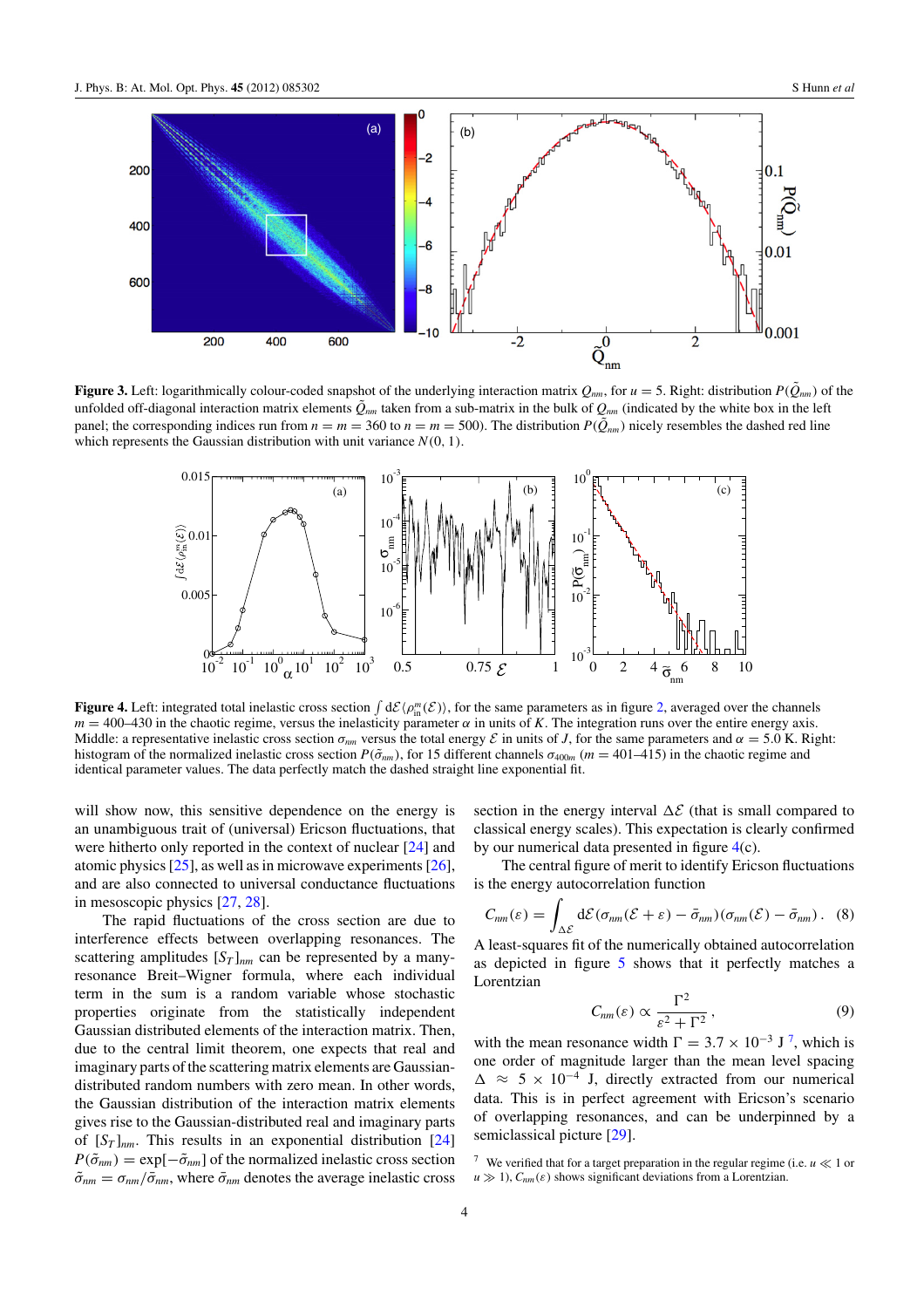

**Figure 5.** Autocorrelation function  $C_{nm}(\epsilon)$  (black  $\circ$ ) calculated from the inelastic scattering signal shown in figure 4(b). The curve nicely matches a Lorentzian fit (blue). Inset: semiclassical decay constant β versus the mean resonance width  $\Gamma$  (black  $\Box$ ). The data points correspond to different values of the coupling constant  $\gamma$ . The semiclassical result is obtained after averaging over several initial conditions in the chaotic regime. The predicted correspondence  $(\beta = \Gamma)$  is confirmed by the fit  $\beta = 0.92 \Gamma$  (red).

The autocorrelation (9) can be interpreted as the squared Fourier transform of the survival probability *P*(*t*) of the probe particle to stay at a given time *t* in the scattering region, i.e. on the TB site  $j = 0$ , hence with  $P(t) = |c_0(t)|^2$ . That latter quantity is evaluated by direct solution of the classical evolution equations derived from  $(3)$  and  $(5)$  (with initial conditions  $P(0) = 1$  and the GP system prepared at an energy corresponding to  $E_m$ ), and exhibits an exponential decay  $P(t) \propto e^{-\beta t}$ .  $\beta$  thus determines the width of the (classical) autocorrelation function  $C_{\text{clas}}(\varepsilon)$  by virtue of

$$
C_{\text{clas}}(\varepsilon) = \left| \int \mathrm{d}t \, P(t) \exp(\mathrm{i}\varepsilon t) \right|^2, \tag{10}
$$

which implies an average over all outgoing probe energies  $\epsilon_n$ . The inset of figure 5 demonstrates a perfect match of this semiclassically extracted quantity  $\beta$  with the width  $\Gamma$  of the autocorrelation extracted from the quantum mechanical cross section, and thus provides an independent, semiclassical proof of the Ericson scenario in the present many-particle problem.

## **6. Conclusions**

In light of recent BEC experiments, the proposed scattering setup represents an experimentally feasible and robust way to non-destructively probe the condensate. For example, a typical lattice depth of  $V_0 = 10 E_R$  recoil energies yields a tunnelling strength  $K = 0.022 E_R$  (cf equation (20) of [3]). The exemplary case studied above ( $u = 5$ ,  $N = 38$ ) leads to a mean-level spacing of  $\Delta = 2.5 \times 10^{-3}$  *E*<sub>R</sub>. This, in turn, corresponds to an energy resolution of  $\Delta/E \approx 10^{-3}$ needed to resolve the *single* scattering channels, i.e. the final state of the system. As chaotic spectral statistics extend over a large parameter regime [19, 30], one could also choose larger lattices ( $L > 3$ ) and/or fewer bosons to increase  $\Delta$  and still obtain comparable results. Let us also emphasize that, in the proposed measurement, it is not necessary to determine the boson number on the lattice. As long as the detector can resolve the energy of the probe particle, the target properties can be inferred from the scattering signal, without knowledge of the exact number of bosons in the system.

As expected, the observed chaotic scattering signals exhibit an inherent sensitivity on, e.g., the probe particle's energy. To obtain a reliable characterization of the target, we employed a statistical analysis based mainly on the autocorrelation function  $C(\varepsilon)$  and the probability distribution  $P(\sigma_{ii})$  of the inelastic cross section. On the other hand, the robustness of the obtained results against unavoidable fluctuations in the experimental control parameters is corroborated by averaging our results over  $\Delta m = 30$  channels (see, e.g., figure 4). This averaging, together with the statistical independence of the *S*-matrix elements, implies that our observations are robust against uncertainties, e.g., in the initially prepared state  $|E_m\rangle$  of the condensate or in the particle number*N* as well as in the resolution of the scattering channels. For a typical laser wavelength of 1064nm,  $N = 38$  Cs atoms, and  $u = 5$ , this average corresponds to a residual temperature of  $\approx$  5nK which is readily achievable with state-of-the-art experiments that reach temperatures as low as 0.35nK [31].

Hence, measurements of the partial inelastic cross section can identify an unambiguous case of Ericson fluctuations, which yields robust information on the many-body spectrum. In contrast to compound nuclear reactions, here the latter is under perfect control, through the accurate experimental manipulation of the underlying Bose–Hubbard Hamiltonian, via the control parameter *u*. This would allow us to experimentally investigate the fate of the Ericson fluctuations at the transition from the chaotic to the regular regime. By virtue of this control, our proposed setup could also add to the recent debate on complex many-body scattering [32–34]. Finally, the possibility to record single scattering channels could help the understanding of a related phenomenon. Summing up an increasing number of contributing channels would then allow us to study in a controlled way the crossover from the Ericson regime to the multi-channel regime of universal conductance fluctuations.

#### **Acknowledgments**

We acknowledge financial support by DFG *Research Unit 760*, the US–Israel Binational Science Foundation (BSF), Jerusalem, Israel, a grant from AFOSR no. FA 9550-10-1-0433, and a grant from the Deutsch–Israelische Projektkooperation (DIP).

#### **References**

- [1] Stenger J *et al* 1999 *Phys. Rev. Lett.* **82** 4569
- [2] Stöferle T et al 2004 Phys. Rev. Lett. **92** 130403
- [3] Morsch O and Oberthaler M 2006 *Rev. Mod. Phys.* **78** 180
- [4] Mekhov I B, Maschler C and Ritsch H 2007 *Nature Phys.* **3** 319
- [5] Gadway B, Pertot D, Reeves J and Schneble D 2011 arXiv:1104.2564
- [6] Sanders S N, Mintert F and Heller E J 2010 *Phys. Rev. Lett.* **105** 035301
- [7] Albiez M *et al* 2005 *Phys. Rev. Lett.* **95** 010402
- [8] Jaksch D *et al* 1998 *Phys. Rev. Lett.* **81** 3108